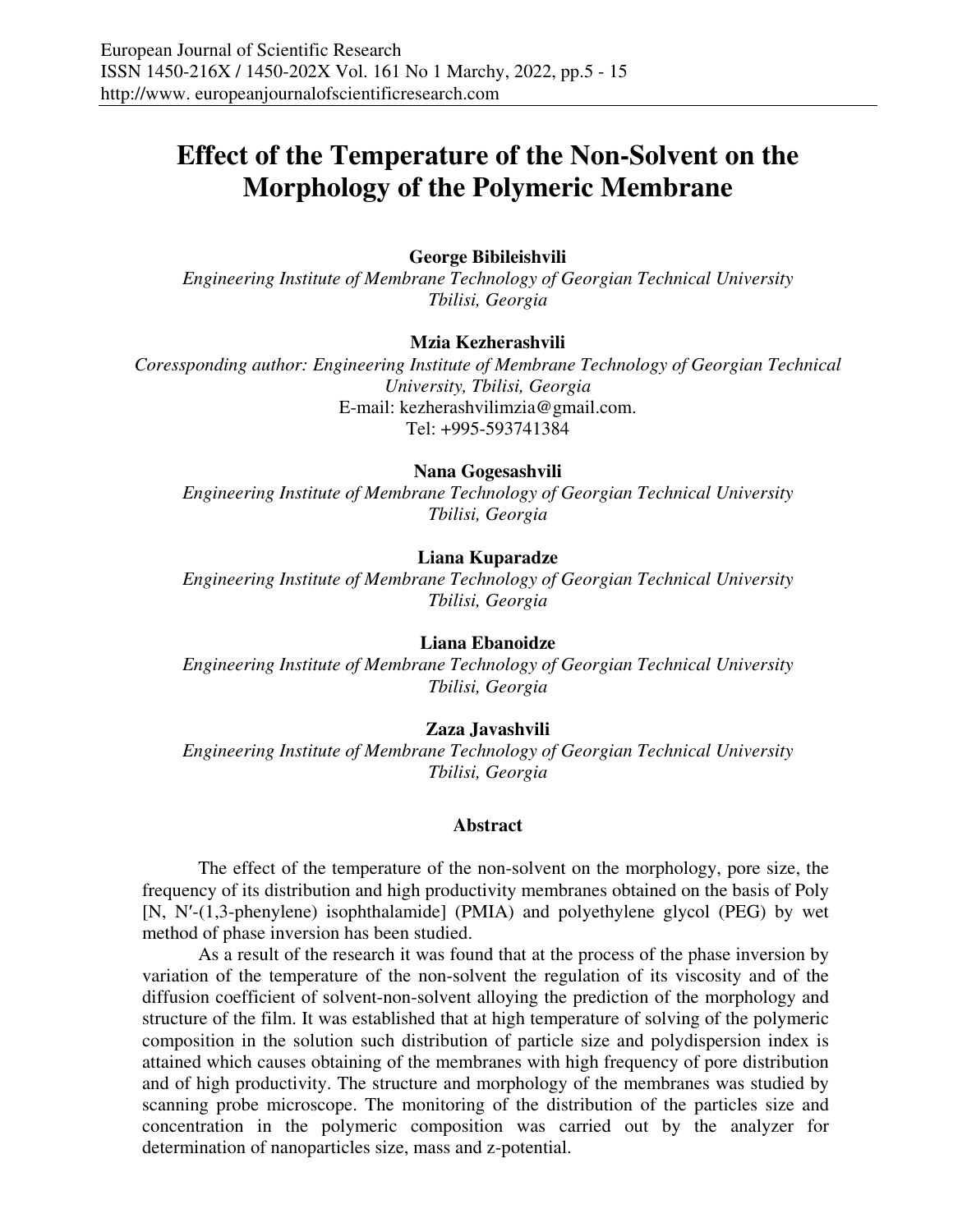**Keywords:** polymer membranes, coagulation temperature, microfiltration, polymeric composition, nanomaterials.

### **1. Introduction**

Because of the deficit of fresh water caused by rapid growth of population as well as by ecological problems and climate worsening the requirement on new innovative technologies increases which are connected with the purification, disinfection and regeneration of natural waters and sewage of various origin by membrane processes [1,2]. In comparison with other traditional methods, such as biological purification, adsorption, oxidation, the processes of membrane separation reveal the high power efficiency, low operating costs and, what is more important, they do not act negatively on the environment [3]. Micro-, ultra- and nano filtration and inverse osmosis is considered as the promising alternative which may solve successfully the topical problem of purification of natural waters and sewage, contaminated by different degree [4]. There are basic polymers for obtaining of micro-and ultrafiltration membranes: polysulfide (PS), poly(ether)sulfone (PES), polypropylene (PP), cellulose esters, polycarbonate (PC), polyacrylonitryle (PAN), polyvinylidenfluoride (PVDF), polyvinylchloride (PVC), polybenzimidazole (PBI). In spite of a lot of the polymers and of the large option of the methods for preparation of the membranes from them, the search of the polymeric materials characterized by new, improved physical-chemical properties, is necessary for increase of membrane productivity, hydrophilic, thermal- and chemical stability, service life, temperature range and for extension of the areal of their use [5,6].

The goal of the presented paper involves the prediction of morphology and structure of the membrane in the process of obtaining of microfiltration membranes in coagulation bath by variation of non-solvent temperature, viscosity and by regulation of the diffusion coefficients of solvent-nonsolvent on the basis of Poly [N, N′-(1,3-phenylene) isophthalamide] (PMIA) and polyethylene glycol (PEG). PMIA presents the synthetic polymer of aromatic polyamide group in which amide groups and the net of hydrogen bonds determine its high thermal stability (melting point  $>371^{\circ}$ C), chemical inertness against aggressive areas, mechanical characteristics and ability of film formation [7,8].

**Figure 1:** Chemical structure of PMIA.



Because of these facts the membranes, prepared on the basis of PMIA, are characterized by good physical-chemical characteristics. Amide bonds in PMIA provide the high surface free energy, which determines the hydrophilic of prepared membranes and high filtration properties [9,10].

There are researches in scientific literature where the preparation of the membranes of various type on the basis of PMIA were studied. In the work of Chun-E Lina, Jun Wang the preparation of ultrafiltration membrane is presented in which dimethylacetamide /dimethylformamide/glycerine was used for alloying PMIA [11]. Ren Huang obtained polyamide nano filtration asymmetric membrane by phase inversion by which the separation of Cr(VI) and chromium-containing paints is possible from the sewage [12]. Company Wang prepared nano filtration membranes by dry and wet methods where acetone and polyvinylpyrrolidone were used for polymer alloying [8]. The effect of non-soluble additives on polymer morphology and on separation efficiency was studied. In the work of Ian composition membrane PMIA/CO was prepared and studied which reveals the potential of water purification [13].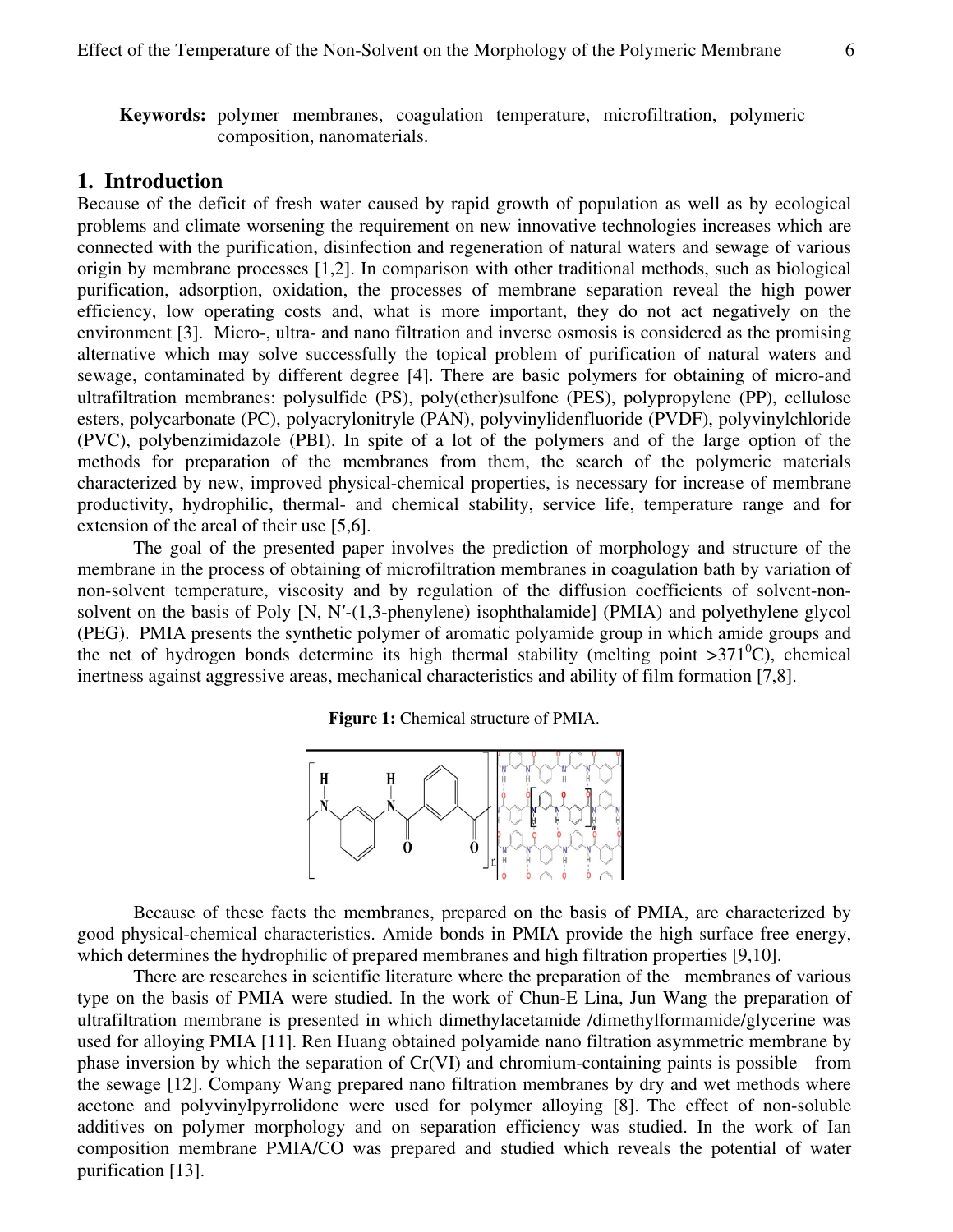There are a number of factors in the process of membrane preparation by inversion which effect on the processes of mixing and precipitation of solvent-polymer-non-solvent: constitution of polymer composition, polymer concentration, various organic and inorganic compounds, solvent, non-solvent, composition of coagulation bath and temperature [14,15]. In the non-solvent induced phase method the selection of mentioned parameters determines the mechanism of phase separation, which, finally, defines the morphology of prepared membranes, pore sizes, frequency of their distribution (porosity) and specific productivity [16,17].

For optimization of the main characteristics of microfiltration membranes our investigation involves the selection of the main polymer, lies between the technology of membrane preparation and the control of its morphology.

We use the empirical way of research for revealing of the conditions where by variation of nonsolvent temperature the regulation of diffusion coefficient of solvent-non-solvent allows the prediction of the morphology and structure of membrane film.

# **2. Experimental**

# **2.1. Materials**

Poly[N,N′-(1,3-phenylene)isophthalamide was delivered by the Company DuPont (USA). Its chemical structure is presented in Figure 1. Its drying was carried out at  $100^{\circ}$ C over 12 hours. Polyethylene glycol  $(M_w=400)$ , Lithium chloride -LiCl was delivered by the Company DuPont (USA). N, N<sup>-</sup> dimethylformamide (DMF>99%) was delivered by BASF (Germany). Distilled water was used as a non-solvent in coagulation bath, electric conductivity of which comprised  $5.2 \times 10^{-4}$ cm/m.

# **2.2. Preparation of the Composition for Membrane Dispensing**

To obtain the membrane dispensed composition Poly [N, N′-(1,3-phenylene)isophthalamide] (PMIA) (9wt%), Polyethylene glycol (PEG-400) (25wt%), Lithium chloride (LiCl- (4wt%) and DMF (62wt%) are placed in 100 ml reaction flask, heated, in the conditions of constant mixing by magnetic mixer, at the temperatures of  $25^{\circ}$  C  $40^{\circ}$ C,  $55^{\circ}$ C,  $70^{\circ}$ C.

# **2.3. Monitoring of Polymer Solving in Composition for Membrane Preparation**

 Monitoring of the process of PMIA solving was carried out by polarization-interference microscope (Biolar, Poland), with magnifying range 350-400 and equipped by mounted digital chamber with definition of 10.7 pixel which magnifies the image by a factor of 1.5-3. Mixing of the composition was continued till the total solving of the polymer up to total disappearance of the particles (Figure 2) and to obtaining of transparent homogenous solution.

Figure 2: Micro photographic image of the Poly [N, N'-(1,3-phenylene) isophthalamide] compositions before (a) and after (b) solving.

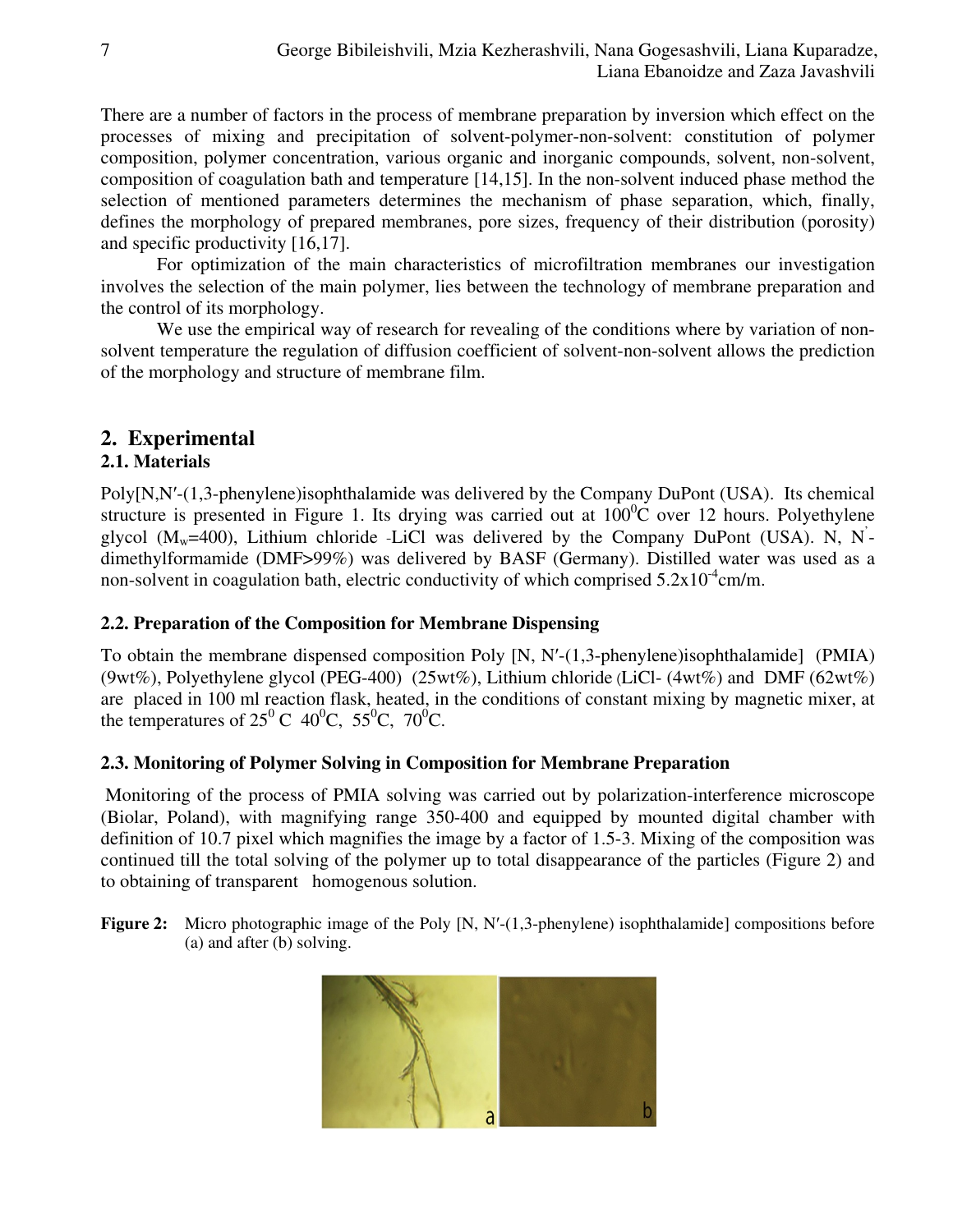# **2.4. Determination of the Parameters of Solving of Polymeric Composition**

For membrane preparation at  $25^{\circ}$ C,  $40^{\circ}$ C,  $55^{\circ}$ C,  $70^{\circ}$ C the parameters of polymer solving in the composition particle size, concentration and polydispersion index (PDI) were determined by analyzer (Zetasizer Nano Zen3690, Malvern Instruments, U.K). The solutions, prepared for every temperature were treated in ultrasonic apparatus (Unitra-Unima, UM-4, Olsztyn, Poland), (50 Hz) in water bath over 1 hour for increase of particle stability. Particle size, concentration and PDI were determined in the solutions of the following concentration: 100g/l, 25g/l, 10g/l and 5g/l.

#### **2.5. Preparation of Test Samples of Plate Membrane**

Dispensing compositions of obtained homogenous, transparent membranes are kept at  $25^{\circ}$ C for removal of air bubbles. Removal of suspended particles is carried out in the centrifuge (Centrifuge MPW-210, MPW Med Instruments, Poland). The solution is dispensed to polished glassy plate (0.076m ×0.026m ×0.001m), fixed on the filler, in the form of the layer of 0.1-0.2mm thickness, the correction of which is carried out by the stainless steel knife.

**Figure 3:** Principal scheme of the filler for membrane manufacturing: (1) polymeric composition, (2) stainless steel knife, (3) filler, (4) coagulation bath, (5) coagulant



The filler is placed in aqueous coagulation bath at the following temperatures:  $25^{\circ}$ C,  $40^{\circ}$ C,  $55^{\circ}$ C. As a result of coagulation the solid films are obtained (Membrane code: M10, M25, M40, M55) in accordance with the temperature. Obtained membranes are washed by water  $(60^{\circ}$ C), kept in the washing bath for removal of soluble compounds. Monitoring of membrane washing was carried out in washing bath by measuring of the amount of Li<sup>+</sup> and Cl<sup>-</sup>ions, passed from membrane film to water, and of pH by means of ion meter (U-60, Belarus). Monitoring was continued as long as the water neutral reaction was fixed.

#### **2.6. Characterization of Membrane Structure and Morphology**

Membrane structure and morphology was studied by scanning probe microscope (SPM, Certus Standard V, Nano Can Technologies, Ltd, Russia). Relief of membrane surface, elevations and hollows, amount of pores per unit of area and pore sizes were determined by cantilever of NSG 20 type by needle radius of 10 nm, 5nm and 1nm. To study membrane relief and topography the scanning area comprised 20-20 mµ, for pore size of 1mµ-1mµ and for porosity: 5mµ-5mµ. Universal software NSpec allows to treat the obtained data and to visualize as 2D and 3D images.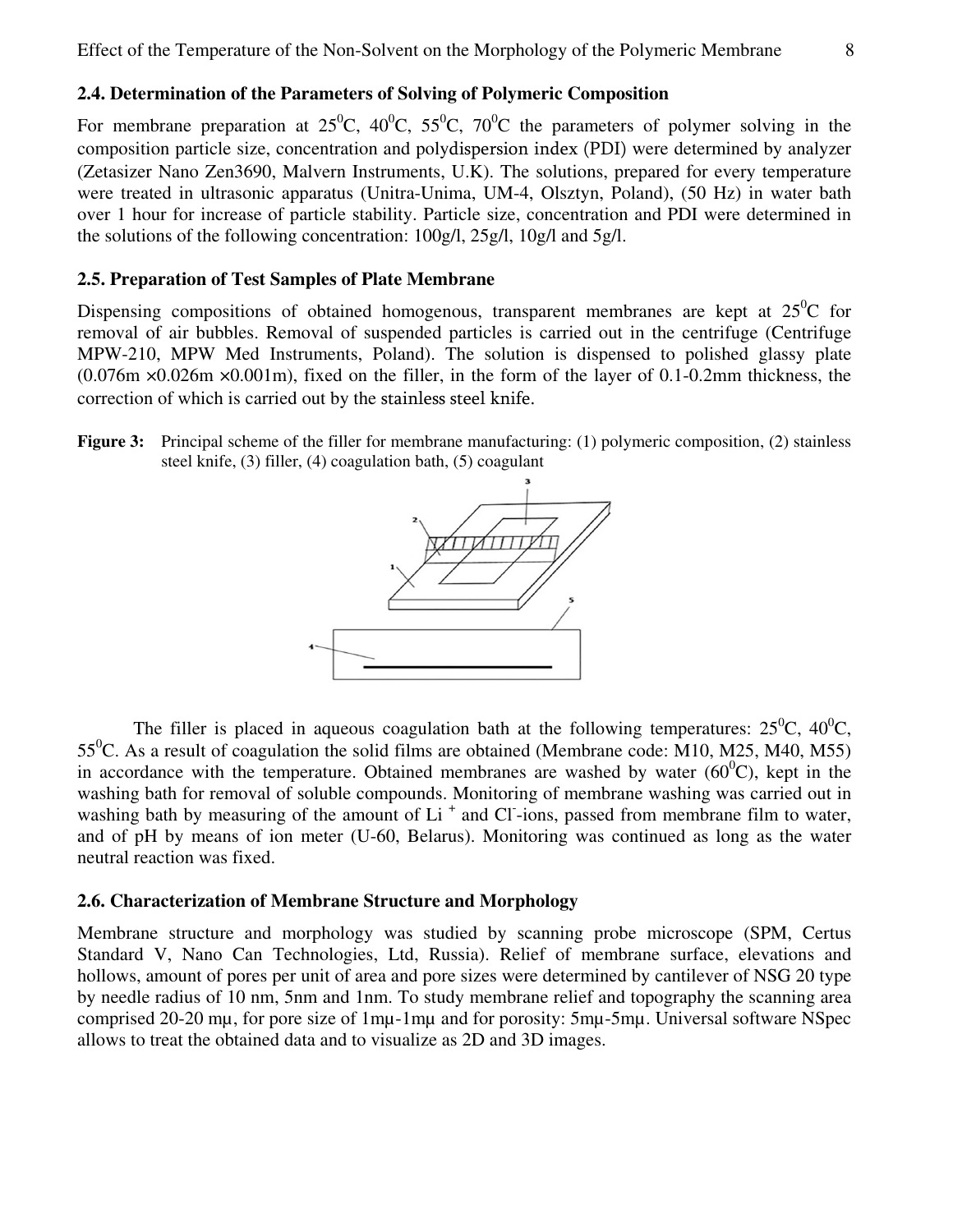#### **2.7. The Size of the Membrane Pores**

Size of membrane pores was determined by the method of formation of bubble point in the Experimental Design Department of the Institute on the manufactured laboratory plant (MTSI-BP-4).

**Figure 4:** Principal scheme of the plant MTSI-BP-4: (1) cell, (2) bubble point fixing dish, (3) gas pump, (4) gas pressure regulator, (5) catch, (6) pressure gauge and laboratory plant.



Plastic details of the plant were fabricated by AutoCad2019 program at 3D printer (ULTIMAKER-2, Germany)) and connecting details-from the stainless steel (class 316). Pore size was defined by formula:

$$
Dmax = \frac{0.81}{P} \tag{1}
$$

where  $Dmax$  is diameter of the pore, P-pressure, at which the bubble point formed.

### **2. 8. Performance Characterization**

The membrane performances can be evaluated by their productivity (rate). Parameters like flux (J), can be calculated as:

$$
J = \frac{v}{st} \tag{2}
$$

Where, (*V*) is the total weight of the permeate passing through the membrane (L), (*S*) is effective membrane area and (t) is sampling time (h). Efficient area of the membrane comprised  $0.00027$ m<sup>2</sup>. Filtrate purity was checked at turbidity measurer (Turb555IR, Germany).

Experiments for determination of specific productivity were carried out in the Experimental Design Department of the Institute on the manufactured laboratory plant (MTSI-JM-5).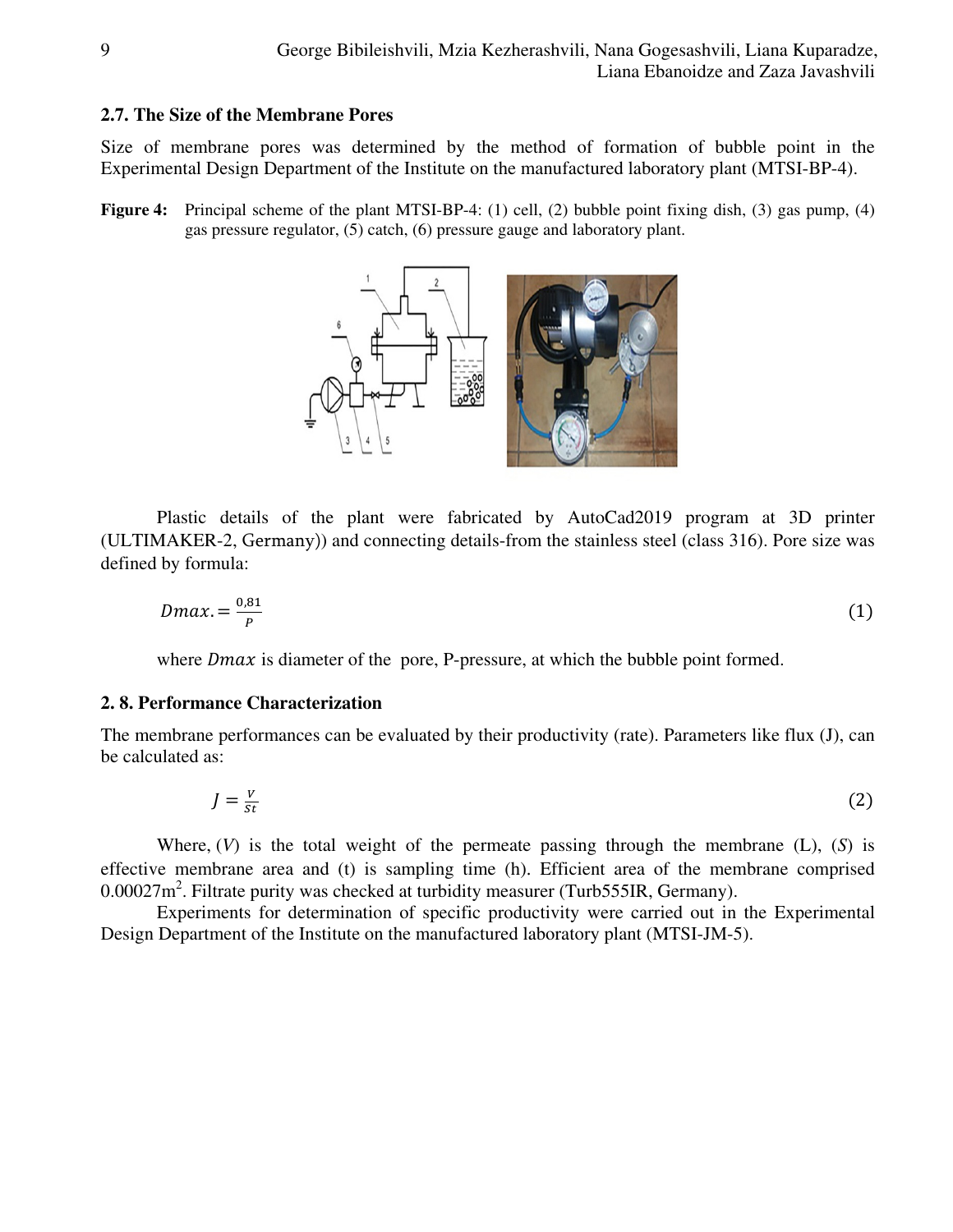**Figure 5:** Principal scheme of the device MTSI-JM-5 for determination productivity of the membrane: (1) circulatory contour, (2) manometer, (3) membrane pressure cell, (4) filtrate, (5) manometer, (6) pump, (7) processing fluid, (8) water tank.



# **3. Results and Discussion**

# **3.1. Characterization of Polymeric Composition**

At monitoring of solving in the process of preparation of dispensed membrane polymeric composition at the temperature at  $25^{\circ}$ C,  $40^{\circ}$ C,  $55^{\circ}$ C,  $70^{\circ}$ C after checking by polarization–interference optical microscope the solutions were studied by dynamic method of the light scattering.

Polymeric composition presents polydispersiti system, the particles size of which depends on the temperature of solution preparation, solvent nature and concentration. At mentioned temperatures, as a result of solving of membrane dispensed polymeric composition, the nanoparticle size particles were prepared and pure water flux of the membranes, obtained from this solution, are presented in Table 1.

| <b>Temperature of preparation</b><br>of polymer composition<br>$T^0C$ | <b>Z-Average</b><br>$(d \text{ nm})$ | PDI  | coagulant<br>temperature<br>$T^0C$ | water flux<br>$L/m^2 h$ |
|-----------------------------------------------------------------------|--------------------------------------|------|------------------------------------|-------------------------|
| 25                                                                    | 67.45                                |      | 20                                 | 1200                    |
| 40                                                                    | 57.12                                | 0.9  | 20                                 | 1877                    |
| 55                                                                    | 24.68                                | 0.5  | 20                                 | 2188                    |
| 70                                                                    | 13.15                                | 0.33 | 20                                 | 2510                    |

| <b>Table 1:</b> Constitution of polymeric composition at solving at temperatures of $25^{\circ}$ C, $40^{\circ}$ C, $55^{\circ}$ C, $70^{\circ}$ C and |
|--------------------------------------------------------------------------------------------------------------------------------------------------------|
| water flux of membranes obtained at coagulant temperature of $20^{\circ}$ C.                                                                           |

\*\* Effect of coagulation bath was studied at  $70^{\circ}$ C for prepared composition.

From the data of Table 1 if is evident that in the solutions particle size, PDI and the values of unit area filtration productivity of the membranes, prepared from the mentioned solutions, depend on the solving temperature: by increase of the solving temperature of polymeric composition the polydispersiti index reduces from 1 to 0.33, size of macromolecules from 67.45 nm to 13.15nm. Unit area filtration productivity of the membrane, obtained from the solution at  $70^0C$  exceeds the same values for membranes prepared at the temperatures of  $25^{\circ}$ C,  $40^{\circ}$ C,  $55^{\circ}$ C and comprises 2510 L/m<sup>2</sup>h. Size of nanoparticle of polymeric composition, prepared at  $70^{\circ}$ C, is given at Figure 6.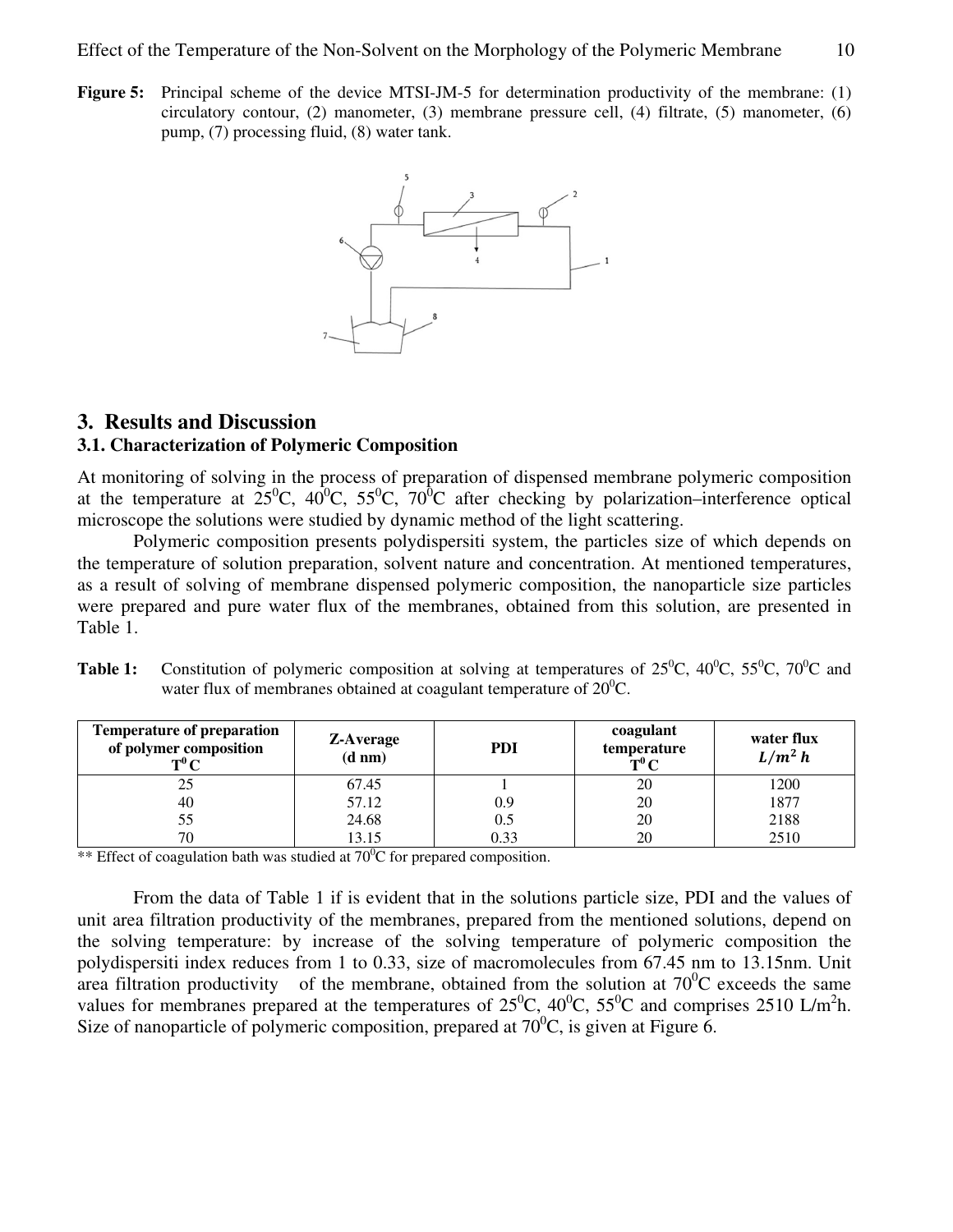**Figure 6:** Size of nanoparticles of polymeric composition, prepared at  $70^{\circ}$ C, in accordance with intensity, defined by analyzer Nano Zen3690.



Membrane films, obtained by polymeric composition, solved at  $25^{\circ}$ C,  $40^{\circ}$ C,  $55^{\circ}$ C,  $70^{\circ}$ C, was studied by scanning probe microscope. On the Figure 7 the micrographic image of the surfaces of the membrane, obtained from the composition, prepared at  $25^{\circ}$ C and  $70^{\circ}$ C, are expressed. The surface of both samples presents the foam-like matrix. The formation of light color on the picture are interpreted as the surface and of dark color as the pores.

**Figure 7:** Micro photographic 2D images from scanning probe microscope for membrane surfaces: obtained (a) at  $25^{\circ}$ C and (b) at  $70^{\circ}$ C from prepared composition at  $20^{\circ}$ C of coagulation temperature



At sample **a** surface dark and light sections are non-uniformly distributed, light color dominates which is indicative of the small amount of the pores at the surface. Dark and light colors at the surface of sample **b** are uniformly distributed which is indicative of homogeneity and porosity of membrane surface. In polymeric composition, prepared at high temperature, reduction of particle size and PDI is caused by structural variations in the solution through the effect of  $70^0C$  temperature, which reduces the size of micro gel particles (disperse phase of the solution aggregated as macromolecules) and increases their amount in unit volume. Small sizes of micro gel particles and their distribution in the solution provided the large areas of pore formation (Figure 7, b) as well as high porosity which determines relatively high specific productivity of the membrane, obtained from the solution, prepared at high temperatures of solving.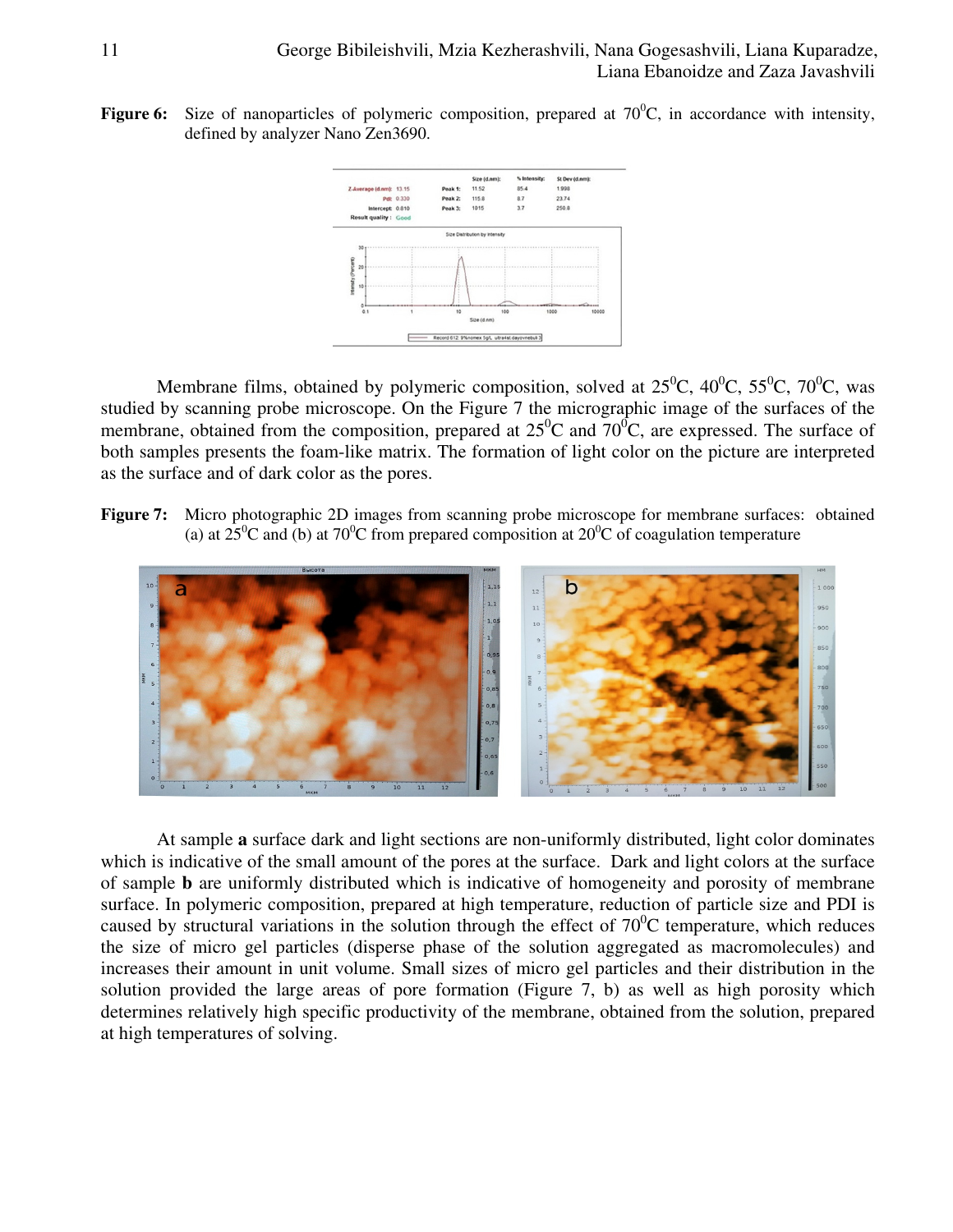#### **3.2. Effect of Coagulation Temperature on Membrane Morphology**

From 3D micrograph (Figure 8) of scanning probe microscope it is evident that topographic images of M10, M25, M40 and M55 membrane surfaces, obtained in coagulation bath at the temperatures of  $10^0$ C,  $25^0$ C,  $40^0$ C and  $55^0$ C, are distinguished. Sample surfaces are characterized by typical structure: "ridge and valley". On membrane surface the light peaks (ridge) and dark peaks (valley) are distributed uniformly. Surface relief varies in accordance with coagulation temperature. At the surface of M25, M40 (Figure 8) membranes symmetry elements of the peaks increase and at the surface of M55 membrane light and dark peaks are distributed symmetrically at all area.

To obtain the membrane on the basis of PMIA, selected system: solvent-non-solvent is characterized by high mutual solubility: DMF/water comprises is 31.14. At the beginning of the process of phase inversion the system polymer-solvent is thermodynamically stable by the contact of which the variation of the stability is induced. By this variation between the liquid phase of small polymer content and liquid phase-rich by polymer, the equilibrium is established which depends on diffusion interchange between solvent-DMF and non-solvent-water (kinetically aspect) [18,19]. As a result of double-sided diffusion, the line of diffusion front goes after polymer coagulation front the, velocities of their motion depend on temperature, molecule size and viscosity of external medium, in which mentioned molecules diffuse (by Stokes-Einstein formula). At high temperatures at the boundary of the contact: coagulant-aqueous polymer-solvent the convectional streams are formed the efficiency of which is associated with solvent. Therefore, water molecules diffuse rapidly in the polymer solution. Ratio of non-solvent inflow is high in comparison with solvent drain [20]. Because of diffusion high velocity the process of phase separation and precipitation is accelerated, formation and duplication of structure of light pores is formed in great quantities (Figure 8, M55, Table 2).

**Figure 8:** SEM micrographic 3D image of PMIA membrane. Obtained at  $10^{\circ}$ C (M10),  $25^{\circ}$ C (M25),  $40^{\circ}$ C  $(M40)$ , 55<sup>0</sup>C (M55) temperatures of coagulant

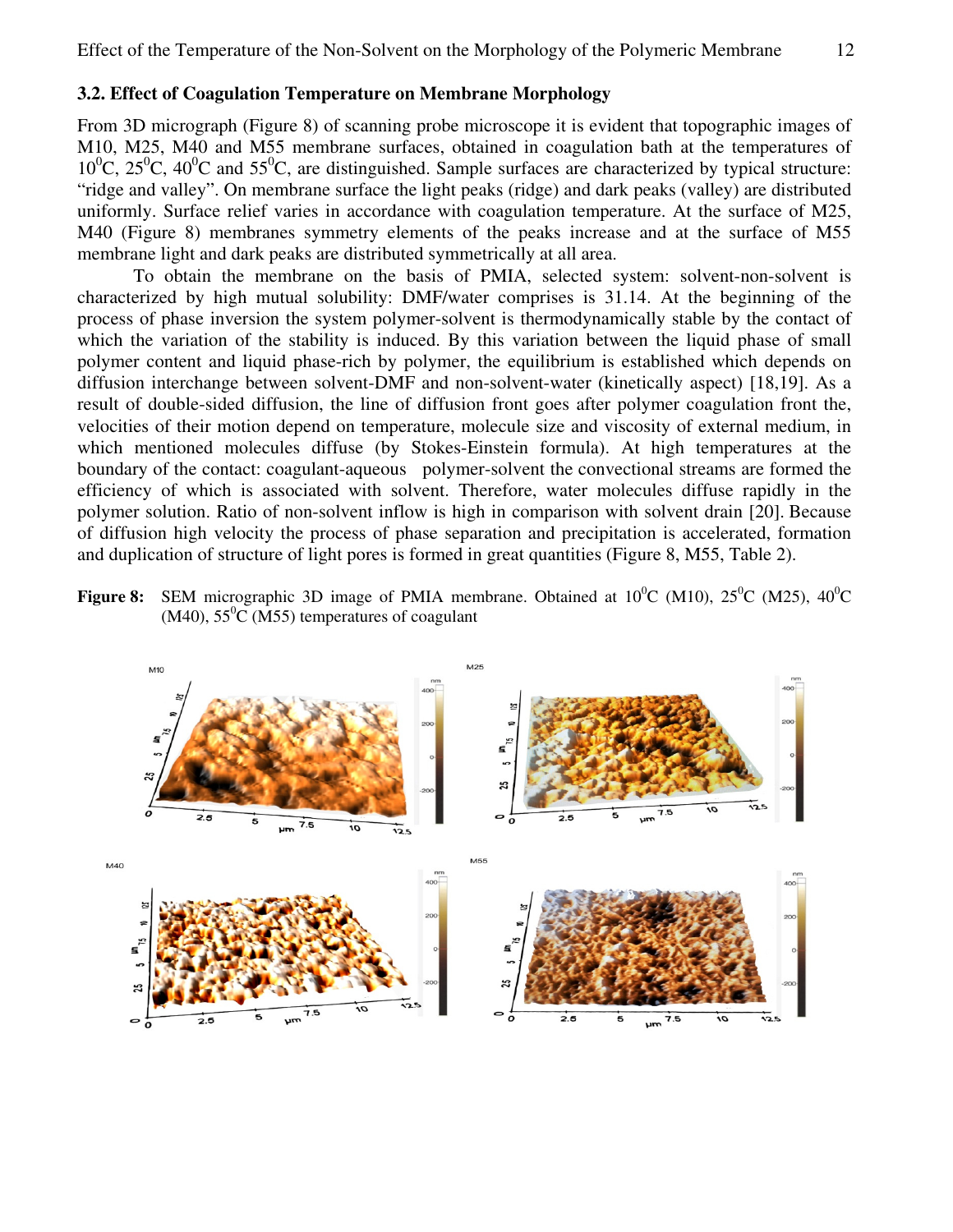At coagulant low temperature DMF passes more rapidly to coagulation bath then the water diffuses in polymer solution. Therefore, the diffusion proceeds by low velocity which determines the hindrance of phase inversion [21]. Since the coagulation possibility of water is reduced, therefore, the solidification process is relatively slow, primary nucleus are formed in great quantities the great number of which causes depression of micro cavities. Therefore, obtained membrane is characterized by a small number of the pores (Figure 8, M25, Table 2).

# **3.3. Control of Regulation of Pore Sizes and Amount**

Pore sizes and porosity of the membranes, obtained at coagulation temperature of  $10^{0}$ C,  $25^{0}$ C,  $40^{0}$ C and  $55^{\circ}$ C, are given in Table 2. As is evident, by increase of coagulant temperature the sizes of membrane pores enhance from 0.22 mµ, to 0.38mµ and porosity – from 36.12% to 68.45%.

**Table 2:** Average diameter and porosity of PMIA membranes, obtained at the following temperatures of coagulant:  $10^{0}C$ ,  $25^{0}C$ ,  $40^{0}C$  and  $55^{0}C$ .

| membrane code                 | <b>M10</b>     | M25            | <b>M40</b>     | M55            |
|-------------------------------|----------------|----------------|----------------|----------------|
| diameter of the<br>pore d, mu | ാറ<br>$-$ 44   | 0.28           | U. 34          | $_{0,38}$      |
| porosity $%$                  | $36.12 + 0.47$ | $22.34 + 0.28$ | $48.23 + 0.38$ | $68.45 + 0.18$ |

Data of the table 2 and the micrographic images (Figure 8) of the membrane confirm the regulating effect of coagulant temperature in increase of porosity of obtained membranes. Because of low velocity of diffusion at low temperature in coagulation bath and slow process of precipitation the consistent structure membrane with less porosity is formed which is confirmed by obtained micrographic image of the membrane (Figure 8, M10) on which the pores are located irregularly.

This fact is consistent with the microphotograph of membrane surface (Figure 8, M55) in which pore dislocation is regular and their amount is considerably increased.

# **3.4. Unit Area Filtration Productivity of Obtained Membranes**

The results of the testing of the membranes obtained in coagulation bath at various coagulant temperatures are presented in Table 3.

**Table 3:** The flux of the membrane samples obtained at the following temperatures of coagulant:  $10^{\circ}$ C  $(M10)$ ,  $25^0C(M25)$ ,  $40^0C(M40)$  and  $55^0C(M55)$ .

| <b>Membrane Code</b>                         | <b>M10</b> | M25  | M40       | M55  |
|----------------------------------------------|------------|------|-----------|------|
| flux of pure water<br>$L/m^2 h$<br>$0.1$ MPa | 640        | 2400 | フフフフ<br>∠ | 3600 |

By increase of coagulant temperature in coagulation bath the membrane productivity enhances for water. For the membrane obtained at coagulant temperature  $55^{\circ}$ C the pure water flux is higher than the same value at  $10^{0}$ C,  $25^{0}$ C and  $40^{0}$ C, which is confirmed by membrane morphology (Figure 8, M55, Table 2). From these data it is evident that the membrane has a great number of the pores and narrow areal of distribution by pore sizes.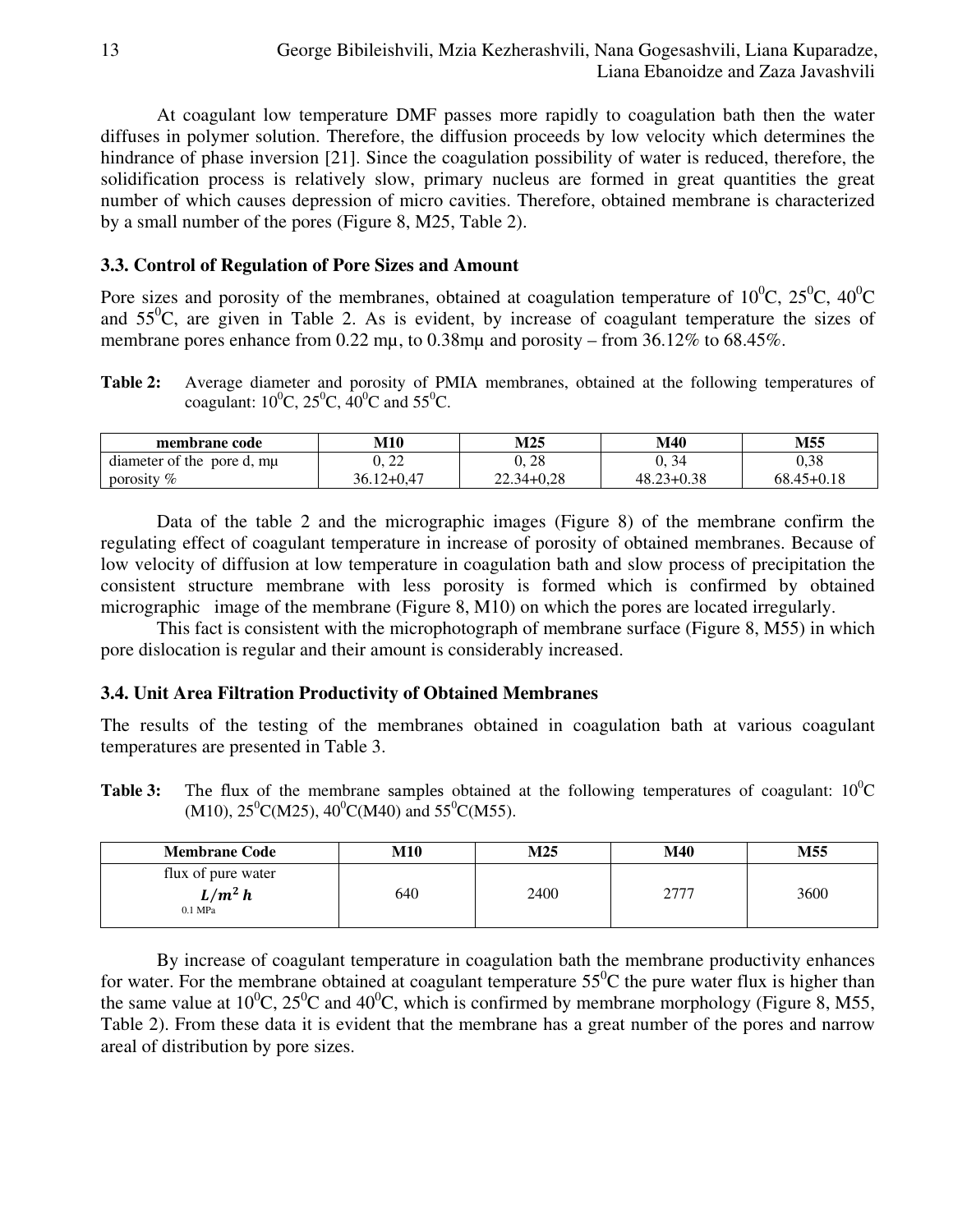# **4. Conclusions**

 As a result of empirical research the conditions were revealed in which in the process of phase inversion the regulation of its viscosity and diffusion coefficient of solvent/non-solvent by variation of coagulant temperature allows the prediction of morphology and structure of membrane film.

It was established that by increase of the temperature of solving of polymeric composition such distribution of polydispersiti index, nanoparticle size and concentration is attained which determines the increase of productivity of obtained membranes.

As a result of the research it was established that by increase of coagulant temperature in the process of phase inversion, by regulation of its viscosity and diffusion coefficient of solvent/nonsolvent, the increase of pores, porosity and productivity of obtained membranes was attained.

# **References**

- [1] Wei, X., Kong, X., Sun, C., Chen, J., 2013. "Characterization and application of a thin-film composites nanofiltration hollow fiber membrane for dye desalination and concentration", *Chemical Engineering Journal*, 223, pp.172-182
- [2] Werber, J.R., Osuji, C.O., Elimelech, M., 2016. "Materials for next-generation desalination and water purification membranes", *Nature Reviews Materials*, 1(5), pp. 1-15 .
- [3] Judd, S., 2006. "The MBR Book Principles and Applications of Membrane Bioreactors for Water and Wastewater Treatment", *Elsevier, Oxford,* United Kingdom.
- [4] Xu Y., Li Z., Su K., T. Fan T., Cao L., 2018. "Mussel-inspired modification of PPS membrane to separate and remove the dyes from the wastewater", *Chemical Engineering Journal*, 341,v pp. 371-382
- [5] Rauf, M.A., Ashraf, S.S., 2009, "Fundamental principles and application of heterogeneous photocatalytic degradation of dyes in solution", *Chemical Engineering Journal*, 151, pp**.**10-18.
- [6] Laila, B.S., Kochkodan, V., Hashaikeh, R., Hilal, N., 2013, "A review on membrane fabrication: Structure, properties and performance relationship", *Desalination*, 326, pp.77-95.
- [7] Nimmanpipug, P., Tashiro, K., Maeda, Y., Rangsiman, O., 2002. "Factors governing the three dimensional hydrogen bond network structure of poly (m-phenylene isophthalamide) and a series of its model compounds:(1) Systematic classification of structures analyzed by the X-ray diffraction method", *Journal Physical Chemistry*, B 106, pp. 6842-6848.
- [8] Wang, T., Zhao, C., Li P., Li Y., Wang, J.,2015. "Effect of non-solvent additives on the morphology and separation performance of poly (m-phenylene isophthalamide) (PMIA) hollow fiber nanofiltration membrane", *Desalination*, 365, pp. 293-307.
- [9] Wang, T., Zhao, C., Li, P., Li Y., Wang, J., 2015. "Fabrication of novel poly (m-phenylene isophthalamide) hollow fiber nanofiltration membrane for effective removal of trace amount perfluoroctane sulfonate from water", *Journal of Membrane Science*, 477, pp.74-85.
- [10] Chen, M., Xiao C., Wang, C., Liu, H., Huang, N., 2018. "Preparation and characterization of a novel thermally stable thin film composite nanofiltration membrane with poly (m-phenylene isophthalamide) (PMIA) substrate", *Journal of Membrane Science*, 550, pp.36-44.
- [11] Chun-Er Lin, Jun Wang, Ming-Yong Zhou, Bao-Ku Zhu, Li-Ping Zhu, Cong-Jie Gao, 016. "Poly (m-phenyleneisophthalamide) (PMIA): A potential polymer for breaking through the selectivity-permeability trade-off for ultrafiltration membranes", *Journal of Membrane Science*, 518, pp. 72-78.
- [12] Ren, X., Zhao, C., Du S., Wang, T., Luan, Z., Wang, J., Hoi, D.J., 2010. "Fabrication of asymmetric poly (m-phenylene isophthalamide) nanofiltration membrane for chromium (VI) removal", *Journal of Environmental Sciences* (China), 22(9), pp.1335-1364.
- [13] Yang, M., Zhao, C., Zhang, S., Li P., Hou, D., 2016. "Preparation of graphene oxide modified poly (m-phenylene isophthalamide) nanofiltration membrane with improved water flux and antifouling property", *Applications of Surface Science*, 394, pp.149-159.